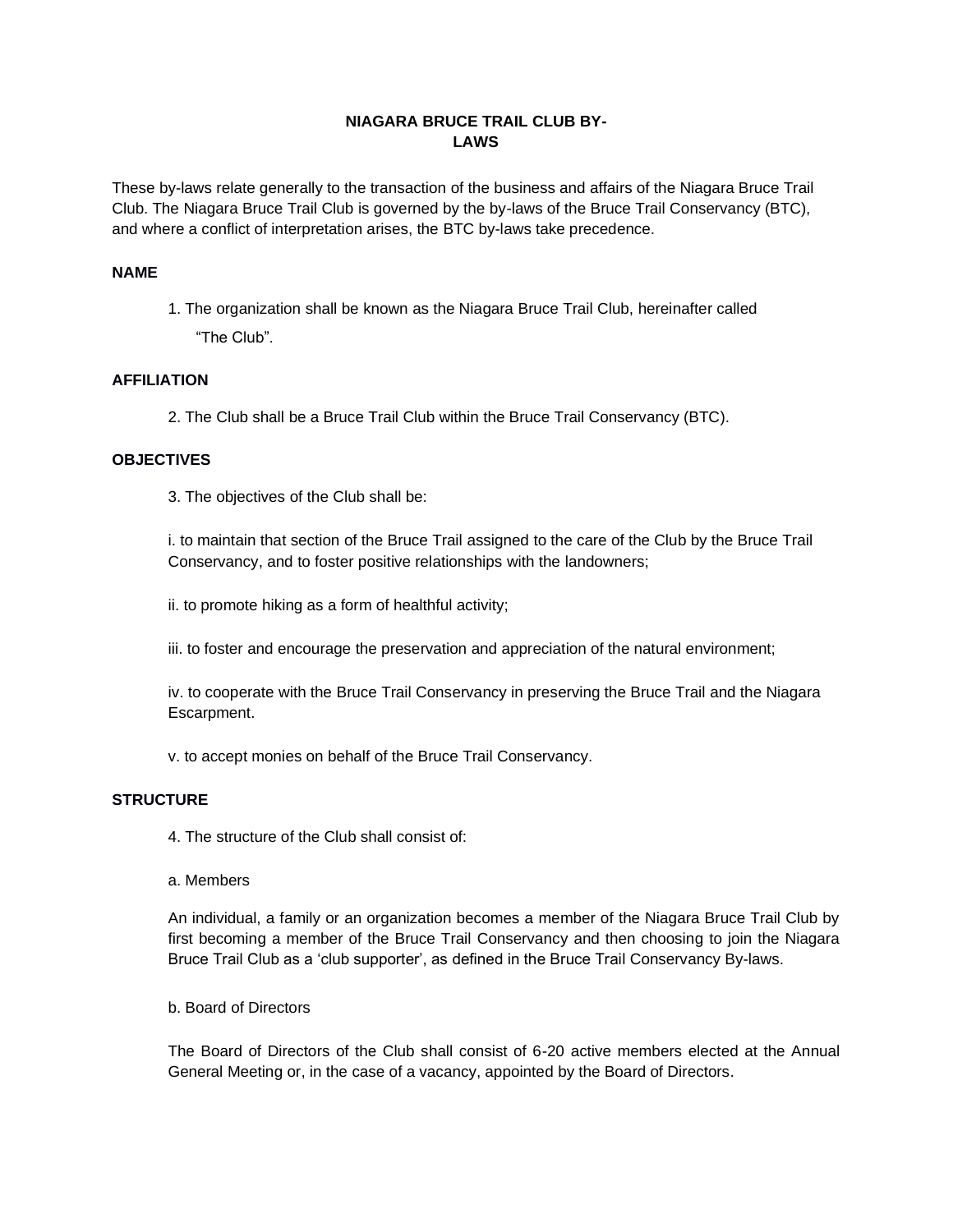## **GOVERNING AUTHORITY**

- 5. The Club shall have such powers and shall be subject to conditions as determined by the Board of Directors of the Bruce Trail Conservancy or set out in these by-laws.
- 6. The affairs of the Club shall be governed by its membership in the following manner:
	- a. through action taken at the Annual or Special General Meeting or by vote of the members;
	- b. through actions and decisions of the Board of Directors between General Meetings.
- 7. The actions and decisions of the Board of Directors between General Meetings may be overruled at the General Meeting or by vote of the members.

# **ANNUAL AND SPECIAL MEETINGS OF MEMBERS**

8. The annual general meeting can be held in person or virtually through videoconference. If a meeting cannot be held, alternately, the Board will provide members with appropriate material and a voting method online. If held in person the annual general meeting of members shall be held within the area served by the Niagara Bruce Trail Club as the Board may determine and on such a day prior to MAY  $1<sup>st</sup>$  as the Board shall appoint.

9. Each member of the Club shall, at all meetings of members, be entitled to one vote and may vote by proxy. Such proxy vote need not be made by a member, but before voting the voter must produce and deposit with the Secretary sufficient appointment in writing from his or her constituents. No member shall be entitled, either in person or by proxy, to vote at meetings of the Club unless all dues, if any then payable, have been paid.

10. At all meetings of members every question shall be decided by a majority of the votes of the members present in person or represented by proxy unless otherwise required by the by-laws of the Club or by law. Every question shall be decided in the first instance by a show of hands unless a poll is demanded by any member. Upon a show of hands, every member having voting rights shall have one vote and, unless a poll be demanded, a declaration by the chair that a motion has been carried or not carried and an entry to that effect in the minutes of the Club shall be sufficient evidence of the fact without proof of the number or proportion of the votes accorded in favour or against such motion. The demand for a poll may be withdrawn but, if a poll is demanded and not withdrawn, the question shall be decided by a majority of votes given by the members present in person or by proxy, and such poll shall be taken in such a manner as the chair shall direct and the result of such poll shall be deemed the decision of the Club in the general meeting upon the matter in question. In case of an equality of votes at any general meeting, whether upon a show of hands or at a poll, the chair shall be entitled to a second or casting vote.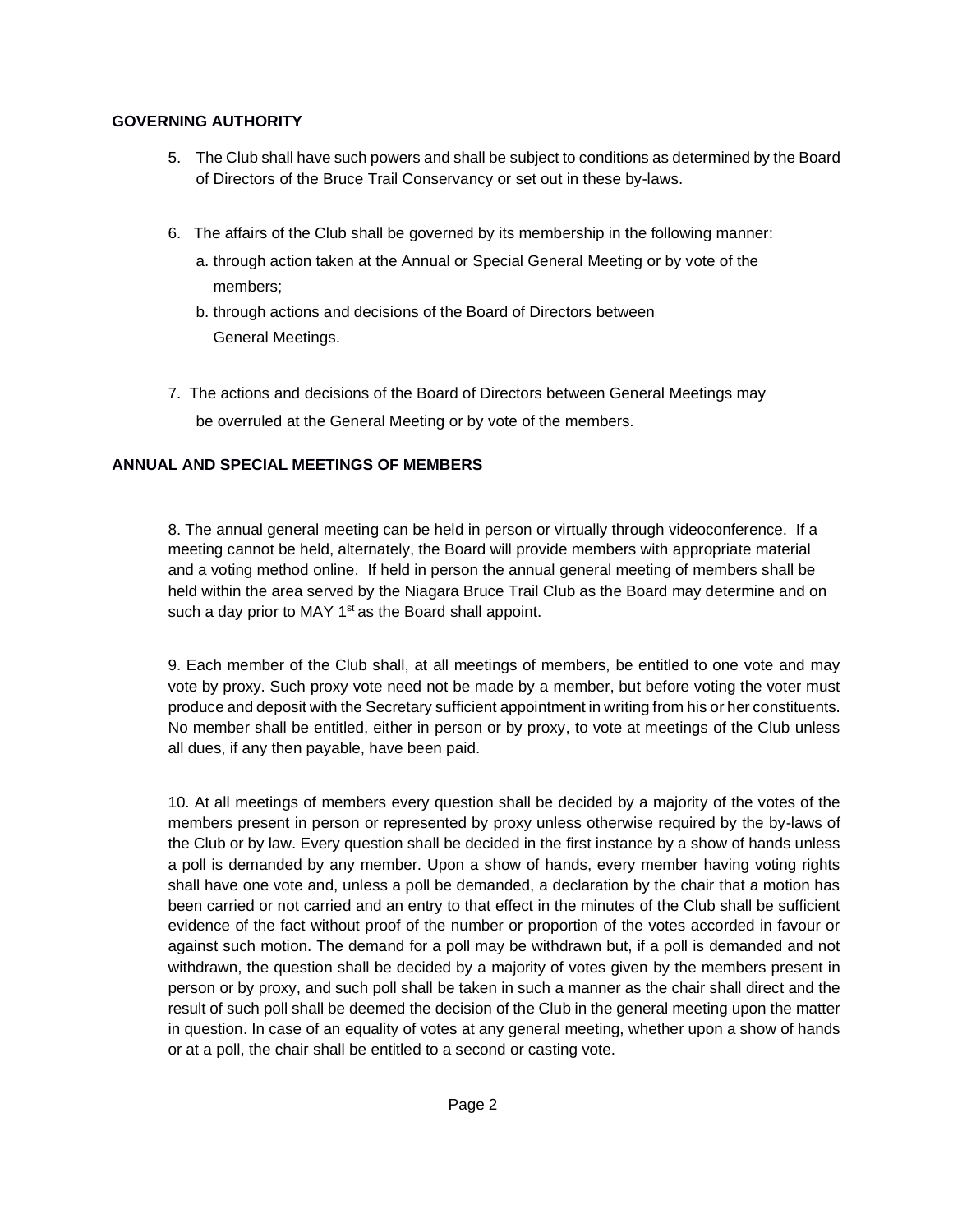11. The Board of Directors or the President or Vice President shall have the power to call, at any time, a special or general meeting of the members of the Club. A special general meeting must be called within twenty-five (25) days if a written request for such meeting is submitted to the Secretary by ten percent (10%) of the members of the Club. No public notice or advertisement of members meetings, annual or general, shall be required, but notice of the time and place and business of every such meeting shall be given to each member sent by electronic means, delivered personally or by fax or mailed to the members' address as recorded on the books of the Club in the hands of the Membership Coordinator ten (10) days before the time fixed for the holding of such meeting.

12. An agenda and notice of the time and place of every Annual or Special Meeting of Members shall be given to each member by mailing the notice (either a separate email, letter or within the Club's regular newsletter) to the member's address as recorded on the books of the Bruce Trail Conservancy, at least 30 days before the time appointed for the holding of such meeting. The business to be covered at the Annual General Meeting shall include the following:

i. Minutes of the previous Annual General Meeting.

- ii. President's Report.
- iii. Treasurer's Report.
- iv. Other Directors' reports.
- v. Nomination and election of Directors.
- vi. Amendments to By-Laws.
- vii. Other business.

## **CONDUCT OF MEETINGS AND QUORUM**

13. Rules

Membership meetings and any other business of the Club shall be conducted under these bylaws and in conformity with the procedural By-laws of the Bruce Trail Conservancy.

14. Quorum

a) A quorum for the transaction of business at any meeting of members shall consist of twenty-five (25) members of the Club, or five (5) percent of the membership, whichever is greater.

b) For meetings of the Board of Directors, a majority of the Board shall constitute a quorum.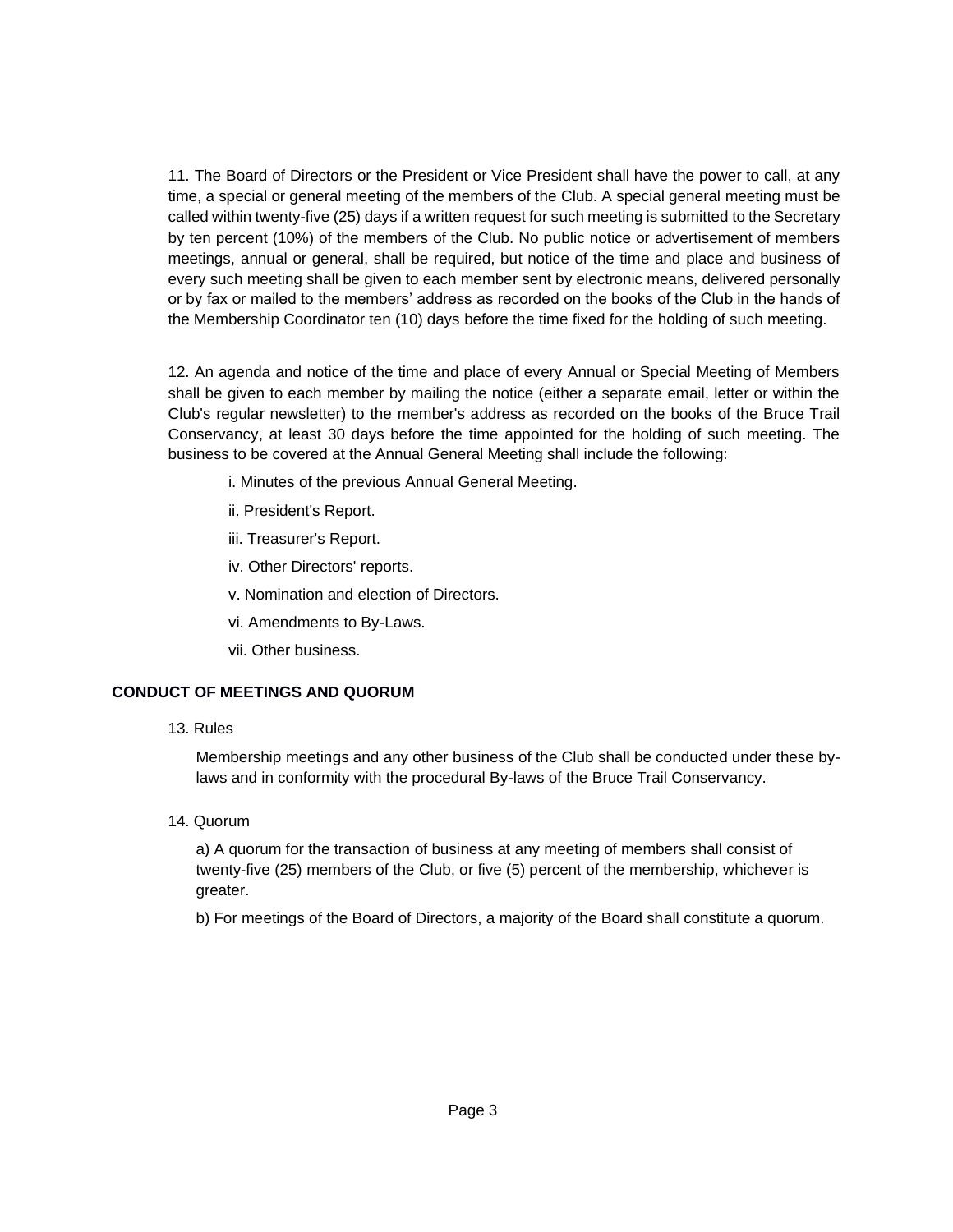### **APPOINTMENT/ELECTION AND DUTIES OF DIRECTORS**

15. The Club shall nominate one director to the Bruce Trail Conservancy Board of Directors, who shall hold the position of Club Appointee. The remaining Directors shall be elected at the Annual General Meeting of the Club. There shall be up to twenty (20) Directors of the Club. The Directors shall receive no remuneration for acting as such.

- 1. President
- 2. Vice-President
- 3. Secretary
- 4. Treasurer
- 5. Land Stewardship Director

6. Trail Development and Maintenance **Director** 

- 7. Landowner Relations Director
- 8. Land Acquisition Committee Director
- 9. Hike Coordinator
- 10. Public Relations and Publicity Director
- 11. Membership/Volunteer Coordinator
- 12. Newsletter Editor
- 13. Social Convener
- 14. BTC Club Appointee
- 15. Director-at-Large
- 16. Past President
- 17. Archivist

#### **EXECUTIVE COMMITTEE**

16. The Board of Directors is empowered to form an Executive Committee, which shall consist of the following: President, Vice President, Treasurer, Secretary, Trail Development and Maintenance Director, and Club representative to the BTC.

17. The Executive Committee shall have the authority to deal with events and make decisions that are outside the norm of an individual Director's authority or responsibility, when immediate action is required.

18. Questions arising at any meeting of the Executive Committee shall be decided by a majority of votes. In case of a tie the President, in addition to his or her original vote, shall cast a second or deciding vote. A quorum for Executive Committee meetings shall be a majority of Committee members.

19. Decisions and actions of the Executive Committee must be tabled at the next Board of Directors meeting.

20. Signing Authority: Cheques must be signed by any two of the three following signing officers - President, Vice President, Treasurer or an alternative member of the Executive committee as approved by the Board.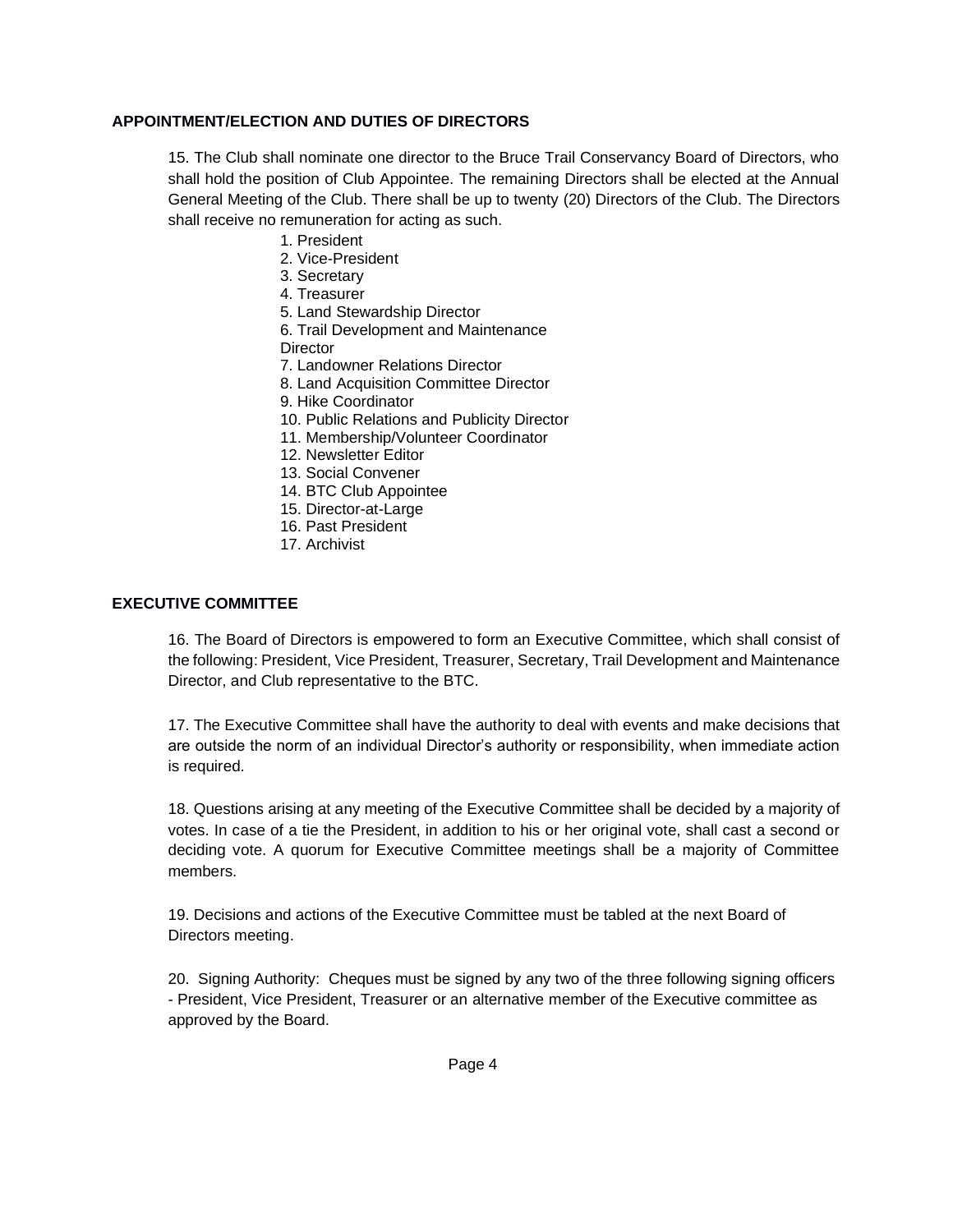### **NOMINATION AND ELECTION OF THE BOARD OF DIRECTORS**

21. Nominating Committee

A nominating Committee, which consists of at least two members of the Club, one of whom shall be named chairperson, shall be appointed by the Board of Directors at least sixty (60) days before the date of the Annual General Meeting. The Nominating Committee shall recommend a slate of nominees, who may be elected at the Annual General Meeting. Additional nominations may be made by any member to the Nomination Committee. Such nominations shall be:

i. in writing;

ii. accompanied by the nominee',s confirmation of willingness to serve; iii. received by the Nomination Committee at least five (5) days before the Annual General Meeting.

22. Elections

The election of the Directors, at the Annual General Meeting of members, shall follow Conventional rules of order, save the election shall be decided by a majority of votes cast unless the successors are appointed or acclaimed. All Directors shall be eligible for reelection if otherwise qualified, except where a limitation of terms exists.

### 23. Election to the Board of Directors shall be by

- a) acclamation, or
- b) vote of those attending the Annual General Meeting.

#### 24. General Provisions

a) To be eligible to serve as a director, a person:

1. shall be a member (or belong to a family or organization that is a member) in good standing of the Club, but in the case of a family or organization only one member of the family or organization may run for or be appointed to the board of directors;

- 2. shall be at least 18 years of age; and
- 3. shall not be an undischarged bankrupt.
- 4. no one who has been through a bankruptcy (undischarged or not) may be Treasurer.

b) The Board of Directors shall hold office from immediately after the Annual General Meeting of members at which they were elected until the next Annual General Meeting or until their successors are appointed.

c) The Board of Directors shall meet not less than six times per annum.

d) The Board of Directors may declare vacant the directorship of any director who has refused or neglected to attend three meetings of the board and has not provided prior notice to the president of his or her absence. No such declaration shall be made unless such director has been given at least ten days' notice in writing that his or her seat may be declared vacant at the next meeting of the board of directors.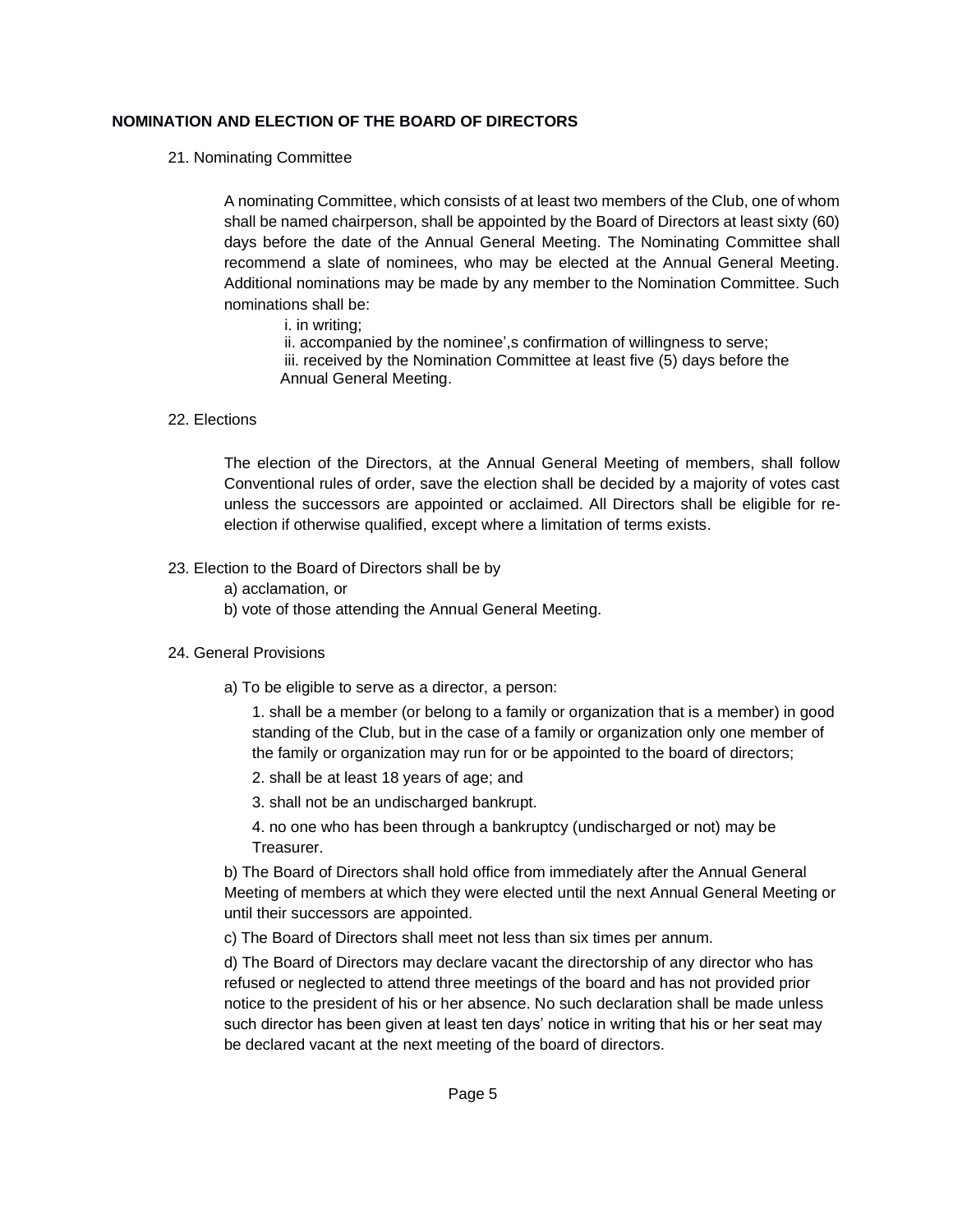e) If a director ceases to be a member of the BTC, or becomes a bankrupt, he or she thereupon ceases to be a director, and the provisions of bylaw 26 shall apply.

25. Vacancies

Vacancies on the Board of Directors, however caused, may, so long as a quorum of Directors remains in office be filled for the remainder of the term by the Directors from among the qualified members of the Club. Otherwise, such vacancies shall be filled at the next Annual General Meeting. If there is no quorum of Directors, a meeting of members shall be called to fill the vacancy.

## **FISCAL YEAR AND REVIEW**

26. The fiscal year of the Club shall be from April 1 to March 31 of each year.

27. The treasurer will ensure that the Board of Directors receives a full financial report at its first meeting after the end of the fiscal year. As well a copy of the report will be forwarded to the head office of the Bruce Trail Conservancy.

## **PROTECTION OF DIRECTORS**

28. No director of the Club shall be liable for the acts, receipts, neglects, or defaults of any other director, or for joining in any receipts or other act for conformity, or for any loss or expense happening to the Club through the insufficiency or deficiency of title to any property acquired by order of the board of directors or on behalf of the Club, or for the insufficiency or deficiency of any security in or upon which any of the moneys of the Club shall be invested, or for any loss or damage arising from the bankruptcy, insolvency or tortious act of any person with whom any of the moneys, securities or effects of the BTC shall be deposited, or for any loss, damage, or misfortune whatever, which should happen in the execution of the duties of the officer or in relation thereto unless the same shall happen through his or her own wrongful and wilful neglect or default.

## **DISSOLUTION**

29. Upon the dissolution of the Club and after payment of all debts and liabilities, the remaining property of the Club shall become the property of the Bruce Trail Conservancy.

### **CHANGES IN BY-LAWS**

- 30. Any motion suggesting amendment to the by-laws shall be in the hands of the Secretary sixty (60) days prior to an Annual or Special General Meeting.
- 31. These by-laws may be amended by a majority vote of the members present at an Annual or Special General Meeting.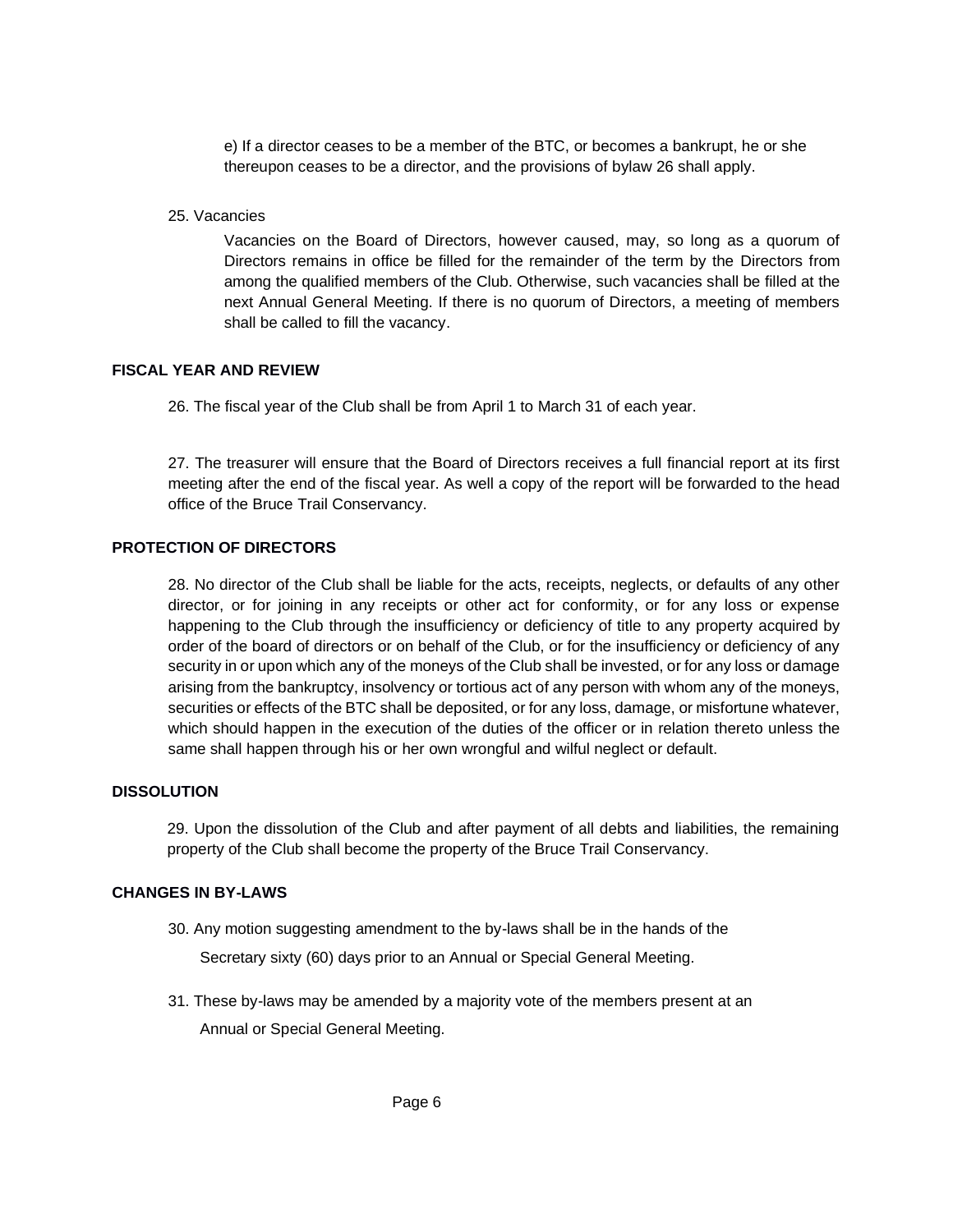- 32. Notice of Amendment including present and amending wording shall accompany notice of an Annual or Special General Meeting.
- 33. The by-laws be reviewed and amended at a minimum of every three (3) years.

## **INTERPRETATION**

34. In these by-laws and in all by-laws of the Club hereafter passed, unless the context otherwise requires, words importing the singular number of masculine gender shall include the plural number of the feminine gender, as the case may be, and vice- versa, and the reference to persons shall include firms and corporations.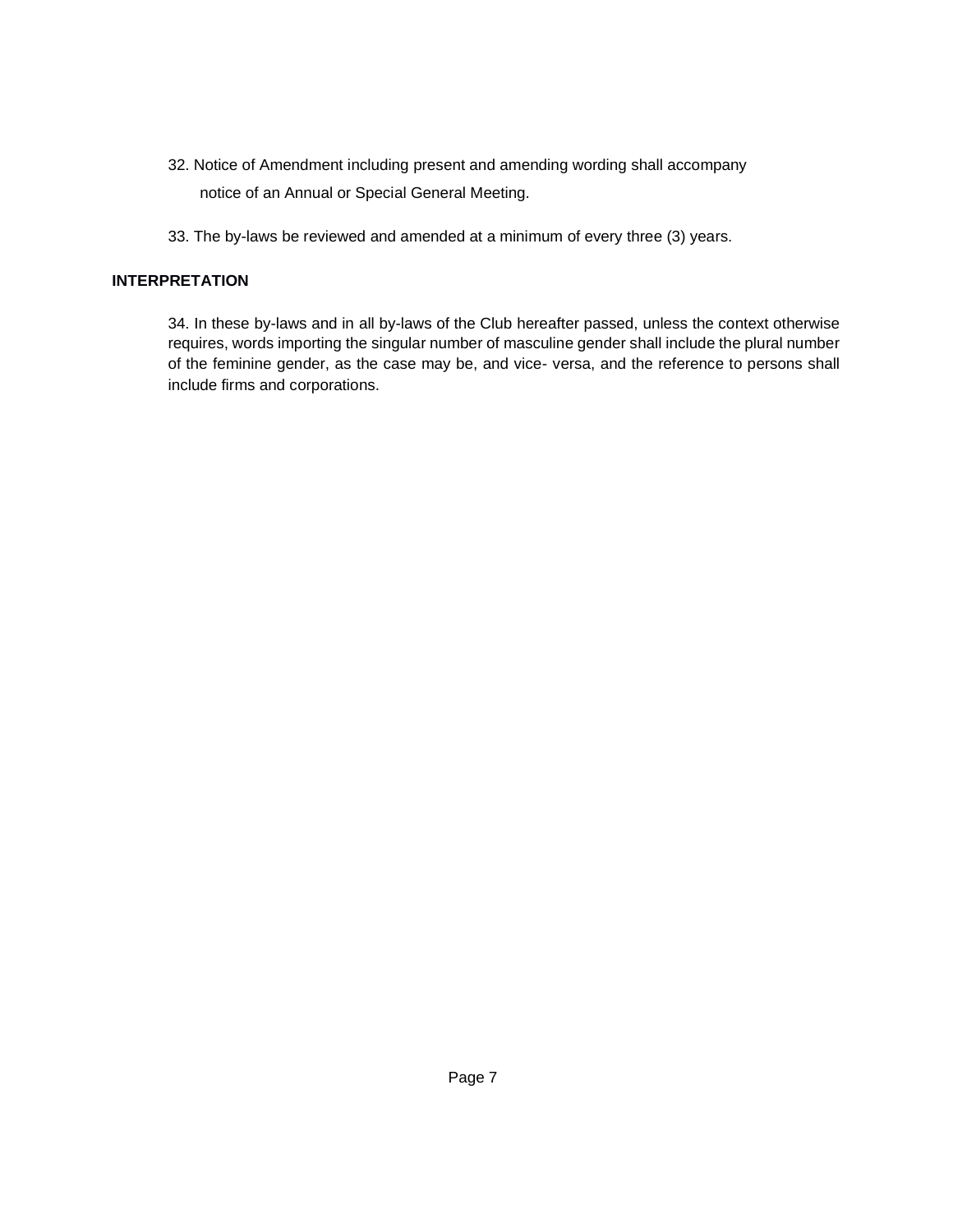### **APPENDIX A**

### **DUTIES OF BOARD MEMBERS**<sup>1</sup>

#### **1. President**

The President shall have the direction of the affairs of the Club; shall preside at all meetings of the Board and at all meetings of members, if no other person is appointed. He or she shall be official spokesperson for the Club and shall prepare and present a report on behalf of the Club to the Bruce Trail Conservancy at its Annual General Meeting. The term of President shall normally be for a maximum of two (2) one-year terms. If required, the term can be extended by one (1) year with the approval of the board.

#### **2. Vice-President**

The Vice-President shall assist the President in the duties of that office; shall assume the duties of the President during the President's absence. The Vice President shall normally succeed the President. The Vice President shall also maintain the club email account, be responsible for all external correspondence through this account and ensure that these bylaws are reviewed at a minimum of every three (3) years.

#### **3. Secretary**

The Secretary shall be responsible for the custody of all documents for the affairs of the Club; prepare agendas for meetings of the Board of Directors; notify members of the Club, of the Board and of the Executive Committee of the time and place of all meetings; for the recording of the minutes of all Annual and Special General Meetings of the Club, the Board and the Executive; for keeping a record of the names, addresses and phone numbers of all Board Members; for all external correspondence of the Club, with the exception of the club email account,; replying to requests for information and the processing of all incoming mail and distribution to the Board; maintaining inventories of hike badges, and shall perform such other duties as may be assigned by the Board.

#### **4. Treasurer**

The Treasurer shall be responsible for the custody of the funds of the Club; shall be responsible for the presentation at each Annual General Meeting of a statement showing the receipts and disbursements of the Club for the preceding year and its assets and liabilities; shall present a financial report to the Board at regular intervals; shall pay all approved bills; shall ensure that all monies received for Club activities are credited to the Niagara Bruce Trail Club; and shall perform such other duties in connection with the finances of the Club as the Board may require.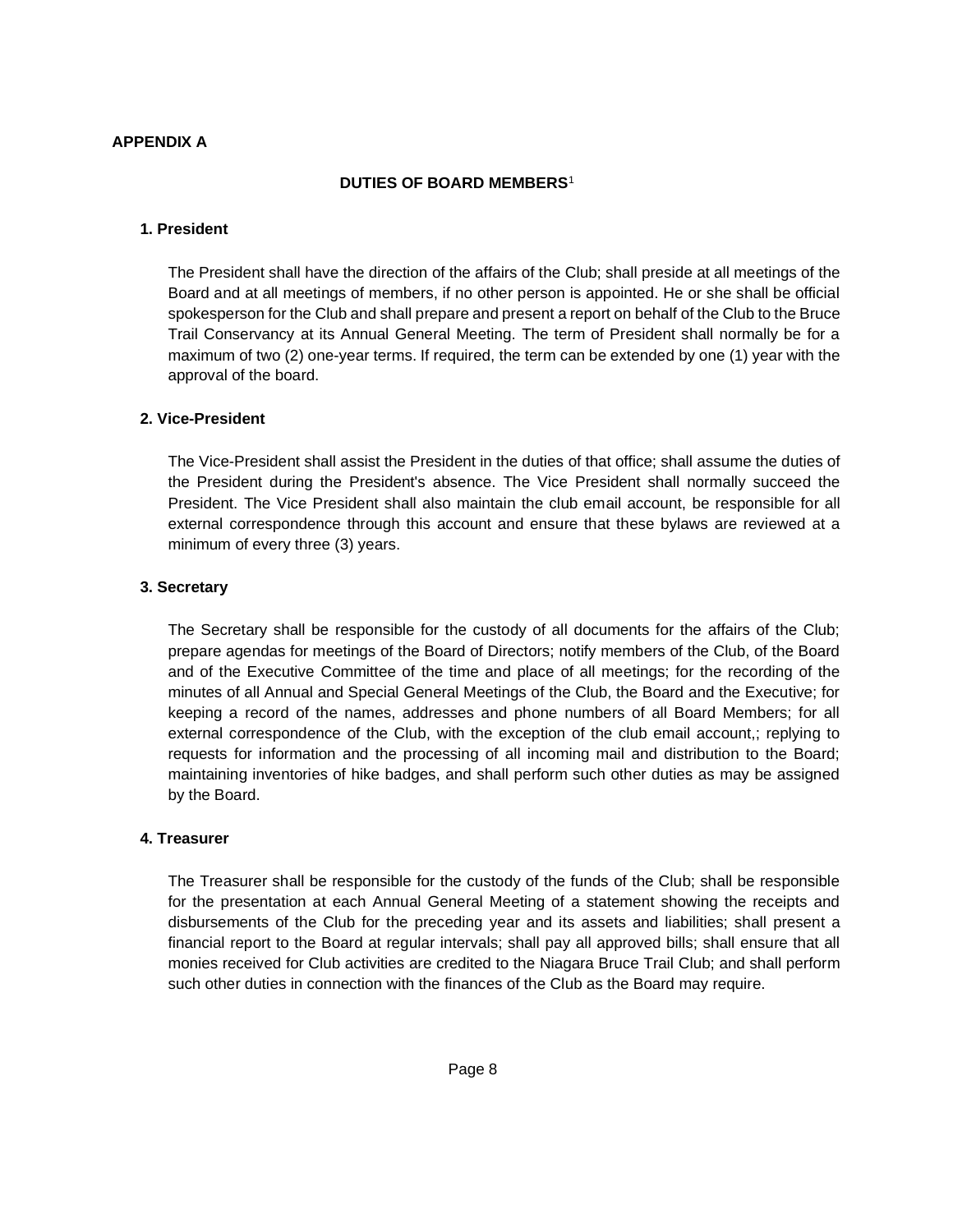#### 5. **Land Stewardship Director**

The Land Stewardship Director shall be responsible for the regular care and maintenance of BTC properties located within the jurisdiction of the Niagara Club in accordance with BTC Land Stewardship policies and procedures; may appoint assistants as required and shall be responsible for the recruitment, training and development of Land Stewards. The Land Stewardship Director, or designate, shall represent the Niagara Bruce Trail Club at the general semi-annual Land Stewardship meetings of the nine clubs of the Bruce Trail Conservancy.

### **6. Trail Development and Maintenance Director**

The Trail Maintenance Director shall be responsible for the maintenance of the Niagara Section of the Bruce Trail; shall be responsible for the development of new trails and improved routing where possible; shall be responsible for the recruitment, training and development of trail captains, trail monitors, sawyers and trail workers. The Trail Maintenance Director also keeps a tally of volunteer hours for all trail workers and ensures Trail Status Reports are completed semi-annually. The Trail Development and Maintenance Director, or designate, shall represent the Niagara Bruce Trail Club at the general semi-annual TC&M meetings of the nine clubs of the Bruce Trail Conservancy.

## **7. Landowner Relations Director**

The Landowner Relations Director shall be responsible for maintaining good relations with landowners over whose land the Niagara section of the Bruce Trail crosses; and shall represent the Club at the annual Landowner appreciation event.

## **8. Land Acquisition Committee Director)**

The Land Acquisition Committee Director (or alternate) will source candidate properties for purchase, attend monthly LAC committee meetings; participate in all acquisition discussions/decisions at both the BTC and NBTC levels.

## **9. Hike Coordinator**

The Hike Coordinator shall be responsible for the hike schedule of the Club; shall be responsible for the recruitment, training and development of hike leaders; he or she will ensure that the hike schedule is published or delivered to the newsletter editor for publication; and for such duties as may be assigned to him or her by the Board.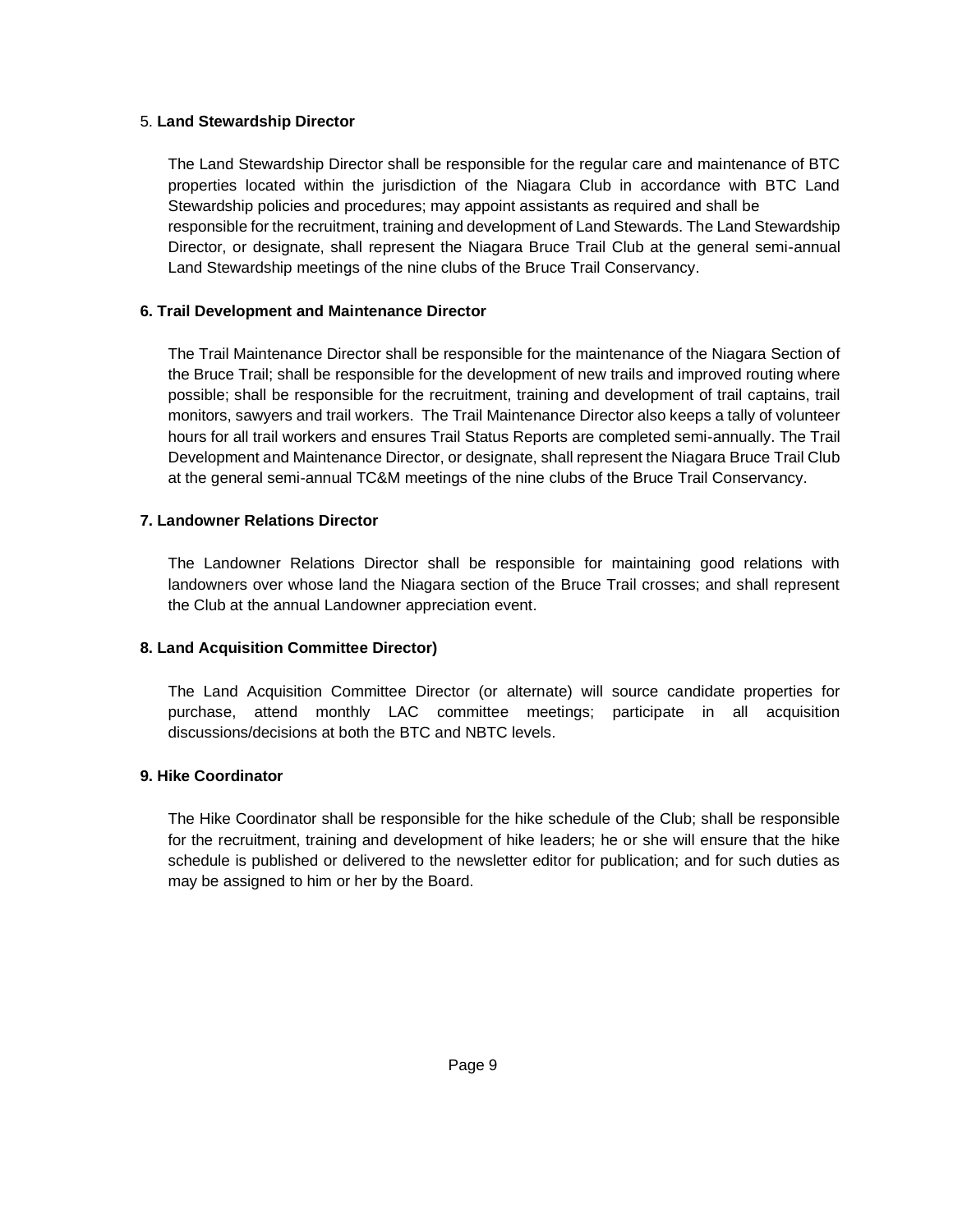### **10. Public Relation and Publicity Director**

The Public Relations and Publicity Director shall be responsible for publicizing the Club's activities, aims and objectives; shall be responsible for a public relations and education programme to support the policies of the Bruce Trail Conservancy, including print and social media; and for such duties as may be assigned to him or her by the Board. The Public Relations and Publicity Director shall be responsible for the club's website content and to ensure messages are consistent across the various modes of communication.

### **11. Membership/Volunteer Coordinator**

The Membership/Volunteer Coordinator shall be responsible for the co-ordination of member services between the Club and the Bruce Trail Conservancy; shall maintain a current listing of members of the Club; shall coordinate volunteer activities, maintain the club's email list for all electronic correspondence, coordinate the annual volunteer awards and volunteer appreciation activities and be responsible for such duties as may be assigned to him or her by the Club.

### **12. Newsletter Editor**

The Newsletter Editor shall be responsible for the publication and distribution of the Club's quarterly newsletter to all Club members; he or she may request assistance with this task from the Board and or membership at large; he or she will also be responsible and for such duties as may be assigned to him or her by the Board.

## **13. Social Convener**

The Social Convener shall be responsible for the arrangements of the Annual General Meeting and for the Landowner appreciation event; and for any special social function held by the Club; he or she may request assistance in this task from the Board or the membership at large; and for such duties as may be assigned to him or her by the Board.

## **14. BTC Club Appointee**

The BTC Club Appointee shall be appointed to represent the Club at the BTC Board for a term of three (3) years. He/she will be the liaison between the Club and the Board of Directors of the Bruce Trail Conservancy; he or she will bring forward to the Bruce Trail Conservancy all matters of concern of the Club and will report on all pertinent proceedings of the Bruce Trail Conservancy Board of Directors of the Board of Directors of the Club at the first opportune time.

## **15. Director-at-Large**

The Director-at-Large shall be prepared to take the lead on special non-recurring projects as may be allocated by the Board of Directors.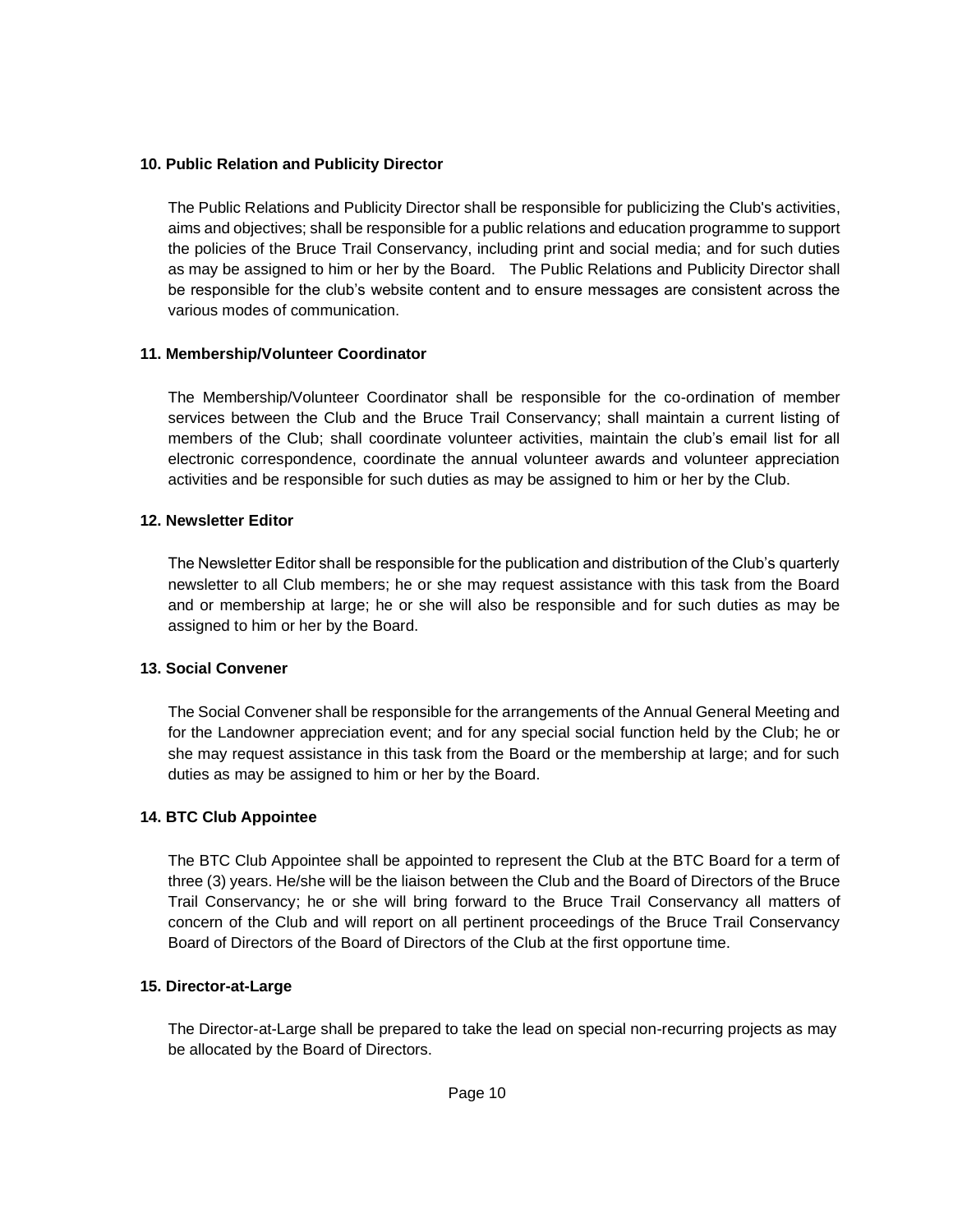#### **16. Past President**

The Past President shall be responsible to the President to assist the President in the operations of the Club; he or she will act for continuity between the previous Board and the current Board of the Club; shall provide advice on matters he/she has knowledge of; shall assist the President in acting as Chairperson of ad-hoc committees established by the Board from time to time; the Past President is normally chair of the Nominating Committee; he/she may request assistance in this task from the Board and/or the membership at large; and for such duties as may be assigned to him or her by the Board.

## **17. Archivist**

The Archivist shall be responsible for maintaining and archiving records of the Club activities and periodically submitting records to Brock University for posterity.

1. It is understood that these job descriptions can be changed as they evolve, without an amendment to the by-laws proper.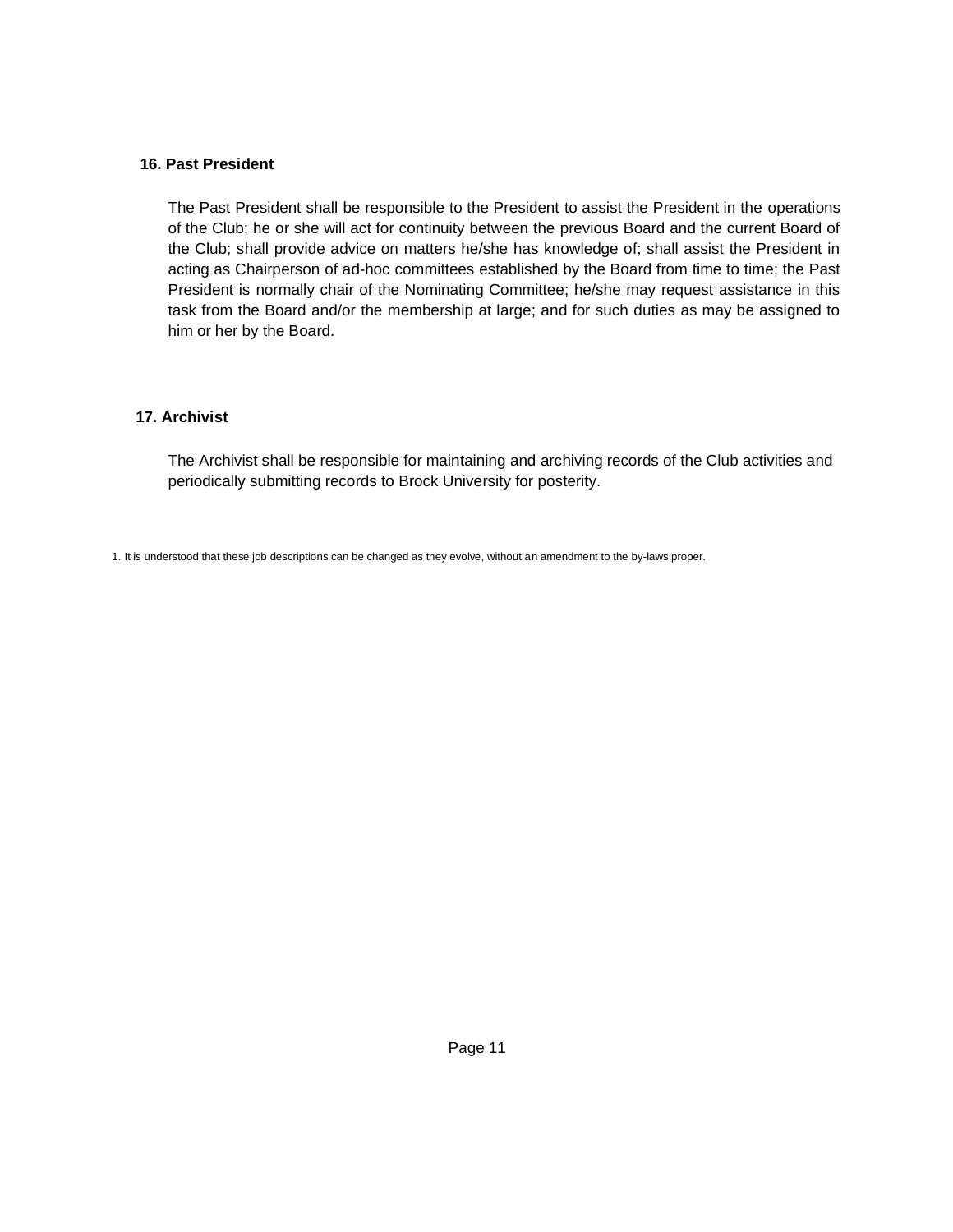## **APPENDIX B**

### **MISSION, VISION, AND VALUES OF THE BRUCE TRAIL CONSERVANCY<sup>2</sup>**

#### **MISSION**

Preserving a ribbon of wilderness, for everyone, forever.

### **VISION**

The Bruce Trail secured within a permanently protected natural corridor along the Niagara Escarpment.

## **VALUES**

#### **Commitment**

We encourage, foster and benefit from the commitment of excellence from our supporters – members, volunteers, donors and staff – to achieve our vision.

#### Integrity

We conduct ourselves in accordance with the highest standards of professional and personal behaviour and ethics.

#### **Stewardship**

We embrace our role in responsible stewardship of the Bruce Trail, the lands in our care, and the organization's resources, for the benefit of all including future generations.

#### **Collaboration**

We work cooperatively with landowners, funders and other partners, share best scientific and business practices, and maximize our volunteer resources.

#### Respect

We show respect for all individuals and groups with whom we interact, recognize our special relationship with landowners, and acknowledge the traditional homeland of the Indigenous peoples of the Escarpment.

2. It is understood that these may be changed by the Bruce Trail Conservancy, without an amendment to the Club by-laws proper